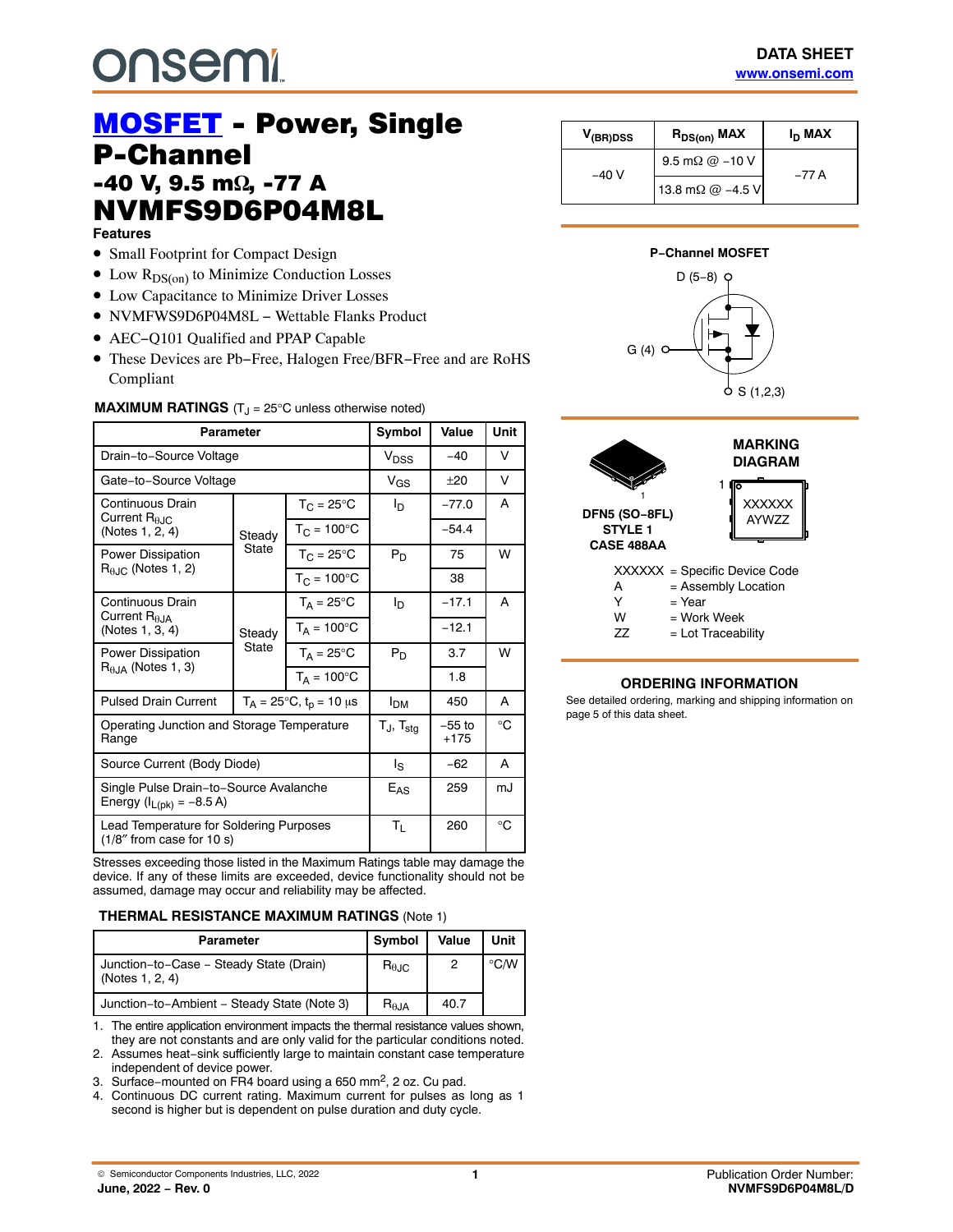#### **ELECTRICAL CHARACTERISTICS** (T<sub>J</sub> = 25°C unless otherwise noted)

| <b>Parameter</b>                                                        | Symbol                      | <b>Test Condition</b>                                                |                        | Min    | Typ     | Max     | Unit      |
|-------------------------------------------------------------------------|-----------------------------|----------------------------------------------------------------------|------------------------|--------|---------|---------|-----------|
| <b>OFF CHARACTERISTICS</b>                                              |                             |                                                                      |                        |        |         |         |           |
| Drain-to-Source Breakdown Voltage                                       | $V_{(BR)DSS}$               | $V_{GS}$ = 0 V, $I_D$ = -250 $\mu$ A                                 |                        | $-40$  |         |         | V         |
| Drain-to-Source Breakdown Voltage<br><b>Temperature Coefficient</b>     | $V_{(BR)DSS}/T_J$           |                                                                      |                        |        | 21      |         | mV/°C     |
| Zero Gate Voltage Drain Current                                         | $I_{DSS}$                   | $V_{GS} = 0 V$ ,                                                     | $T_J = 25^{\circ}C$    |        |         | $-1.0$  | μA        |
|                                                                         |                             | $V_{DS} = -40 V$                                                     | $T_{J} = 125^{\circ}C$ |        |         | $-1000$ |           |
| Gate-to-Source Leakage Current                                          | l <sub>GSS</sub>            | $V_{DS} = 0 V$ , $V_{GS} = \pm 20 V$                                 |                        |        |         | ±100    | nA        |
| <b>ON CHARACTERISTICS (Note 5)</b>                                      |                             |                                                                      |                        |        |         |         |           |
| Gate Threshold Voltage                                                  | $V_{GS(TH)}$                | $V_{GS} = V_{DS}$ , $I_D = -580 \mu A$                               |                        | $-1.0$ |         | $-2.4$  | V         |
| Negative Threshold Temperature Co-<br>efficient                         | $V_{GS(TH)}/T_J$            |                                                                      |                        |        | $-5.1$  |         | mV/°C     |
| Drain-to-Source On Resistance                                           | $R_{DS(on)}$                | $V_{GS}$ = -10 V, $I_D$ = -20 A                                      |                        |        | 7.15    | 9.5     | $m\Omega$ |
|                                                                         |                             | $V_{GS}$ = -4.5 V, $I_D$ = -10 A                                     |                        |        | 10.4    | 13.8    |           |
| <b>Forward Transconductance</b>                                         | 9 <sub>FS</sub>             | $V_{DS}$ = -1.5 V, $I_D$ = -15 A                                     |                        |        | 36      |         | S         |
| <b>CHARGES AND CAPACITANCES</b>                                         |                             |                                                                      |                        |        |         |         |           |
| Input Capacitance                                                       | $\mathbf{C}_{\mathsf{iss}}$ | $V_{GS} = 0 V$ , f = 1.0 MHz,<br>$V_{DS} = -20 V$                    |                        |        | 2002    |         | pF        |
| <b>Output Capacitance</b>                                               | $\mathrm{C_{oss}}$          |                                                                      |                        |        | 935     |         |           |
| Reverse Transfer Capacitance                                            | $C_{rss}$                   |                                                                      |                        |        | 43      |         |           |
| <b>Total Gate Charge</b>                                                | Q <sub>G(TOT)</sub>         | $V_{DS} = -20 V,$                                                    | $V_{GS} = -4.5 V$      |        | 15.04   |         | nС        |
|                                                                         |                             | $I_D = -20 A$<br>$V_{GS} = -10 V$                                    |                        |        | 14.47   |         |           |
| Threshold Gate Charge                                                   | $Q_{G(TH)}$                 |                                                                      |                        |        | 4.27    |         | nС        |
| Gate-to-Source Charge                                                   | $Q_{GS}$                    |                                                                      |                        |        | 11.94   |         |           |
| Gate-to-Drain Charge                                                    | $Q_{GD}$                    | $V_{GS} = -10 V, V_{DS} = -20 V,$<br>$I_D = -20 A$                   |                        |        | 12.83   |         |           |
| Plateau Voltage                                                         | $V_{GP}$                    |                                                                      |                        |        | 3.63    |         | V         |
| <b>SWITCHING CHARACTERISTICS, <math>V_{GS} = -4.5 V</math> (Note 6)</b> |                             |                                                                      |                        |        |         |         |           |
| Turn-On Delay Time                                                      | $t_{d(on)}$                 |                                                                      |                        |        | 13.1    |         | ns        |
| Rise Time                                                               | $t_{r}$                     | $V_{GS}$ = -4.5 V, $V_{DS}$ = -20 V,                                 |                        |        | 103     |         |           |
| Turn-Off Delay Time                                                     | $t_{d(\text{off})}$         | $I_D = -20 A$ , R <sub>G</sub> = 2.5 $\Omega$                        |                        |        | 83.3    |         |           |
| Fall Time                                                               | tf                          |                                                                      |                        |        | 63.0    |         |           |
| <b>DRAIN-SOURCE DIODE CHARACTERISTICS</b>                               |                             |                                                                      |                        |        |         |         |           |
| Forward Diode Voltage                                                   | $V_{SD}$                    | $V_{GS} = 0 V$ ,<br>$T_J = 25$ °C<br>$I_S = -20 A$<br>$T_J = 125$ °C |                        |        | $-0.86$ | $-1.25$ | $\sf V$   |
|                                                                         |                             |                                                                      |                        |        | $-0.74$ |         |           |
| Reverse Recovery Time                                                   | $t_{\sf RR}$                | $V_{GS} = 0$ V, dl <sub>S</sub> /dt = 100 A/µs,                      |                        |        | 54.6    |         | ns        |
| Charge Time                                                             | $t_{\rm a}$                 |                                                                      |                        |        | 34.9    |         |           |
| Discharge Time                                                          | $t_{\sf b}$                 | $I_S = -20 A$                                                        |                        |        | 19.7    |         |           |
| Reverse Recovery Charge                                                 | $Q_{RR}$                    |                                                                      |                        |        | 97.9    |         | пC        |

Product parametric performance is indicated in the Electrical Characteristics for the listed test conditions, unless otherwise noted. Product performance may not be indicated by the Electrical Characteristics if operated under different conditions.

5. Pulse Test: Pulse Width  $\leq$  300  $\mu$ s, Duty Cycle  $\leq$  2%.

6. Switching characteristics are independent of operating junction temperatures.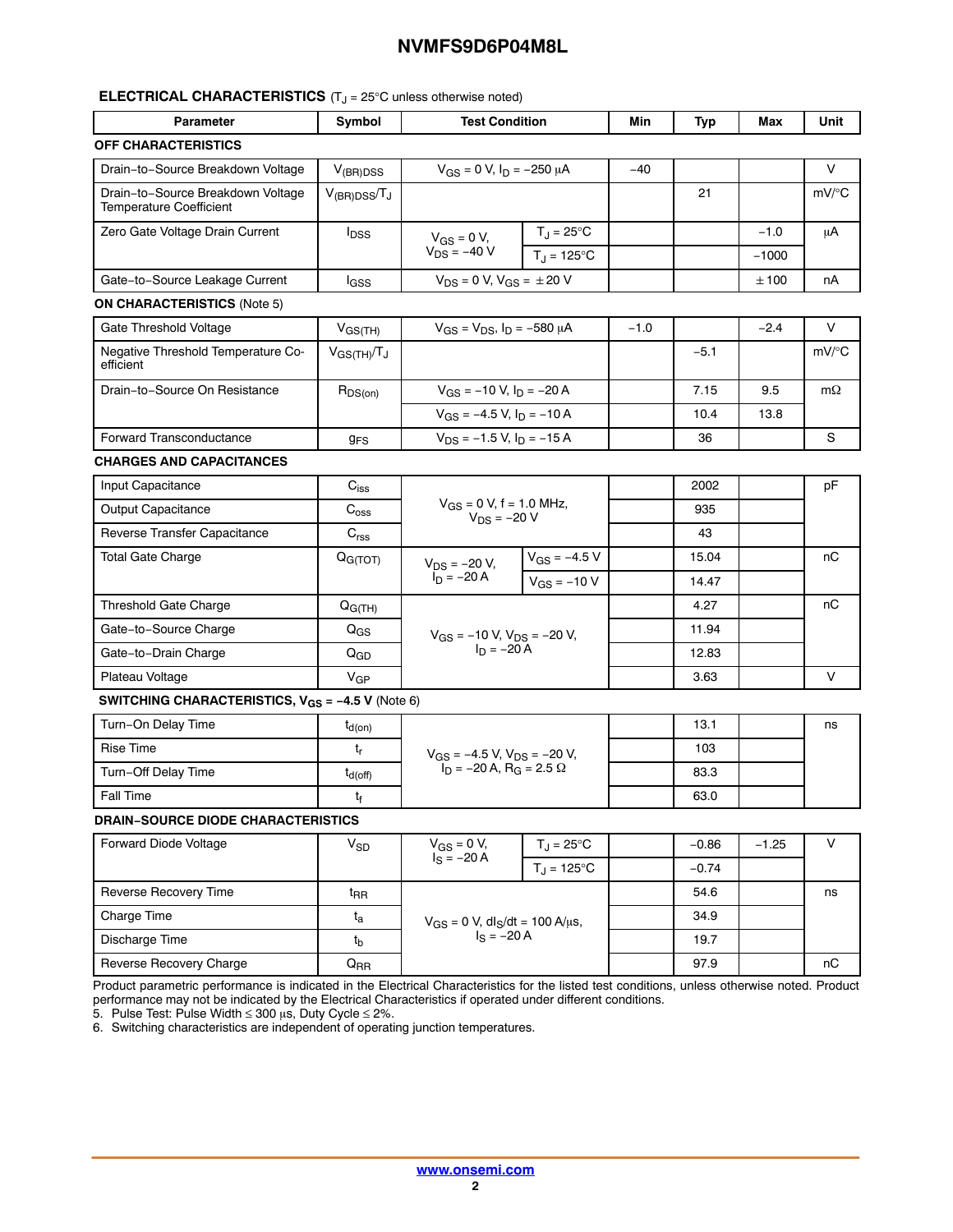#### **TYPICAL CHARACTERISTICS**

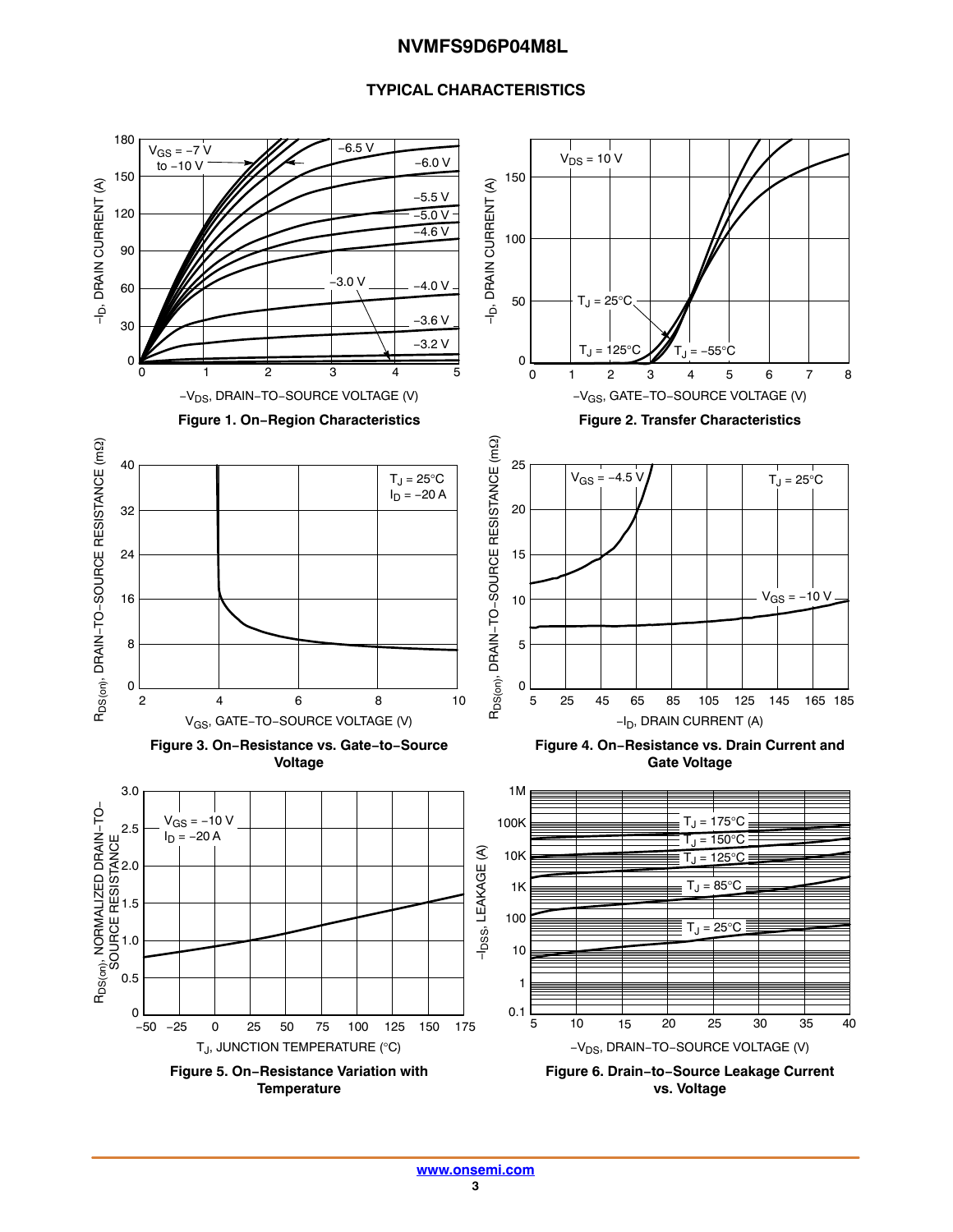#### **TYPICAL CHARACTERISTICS**

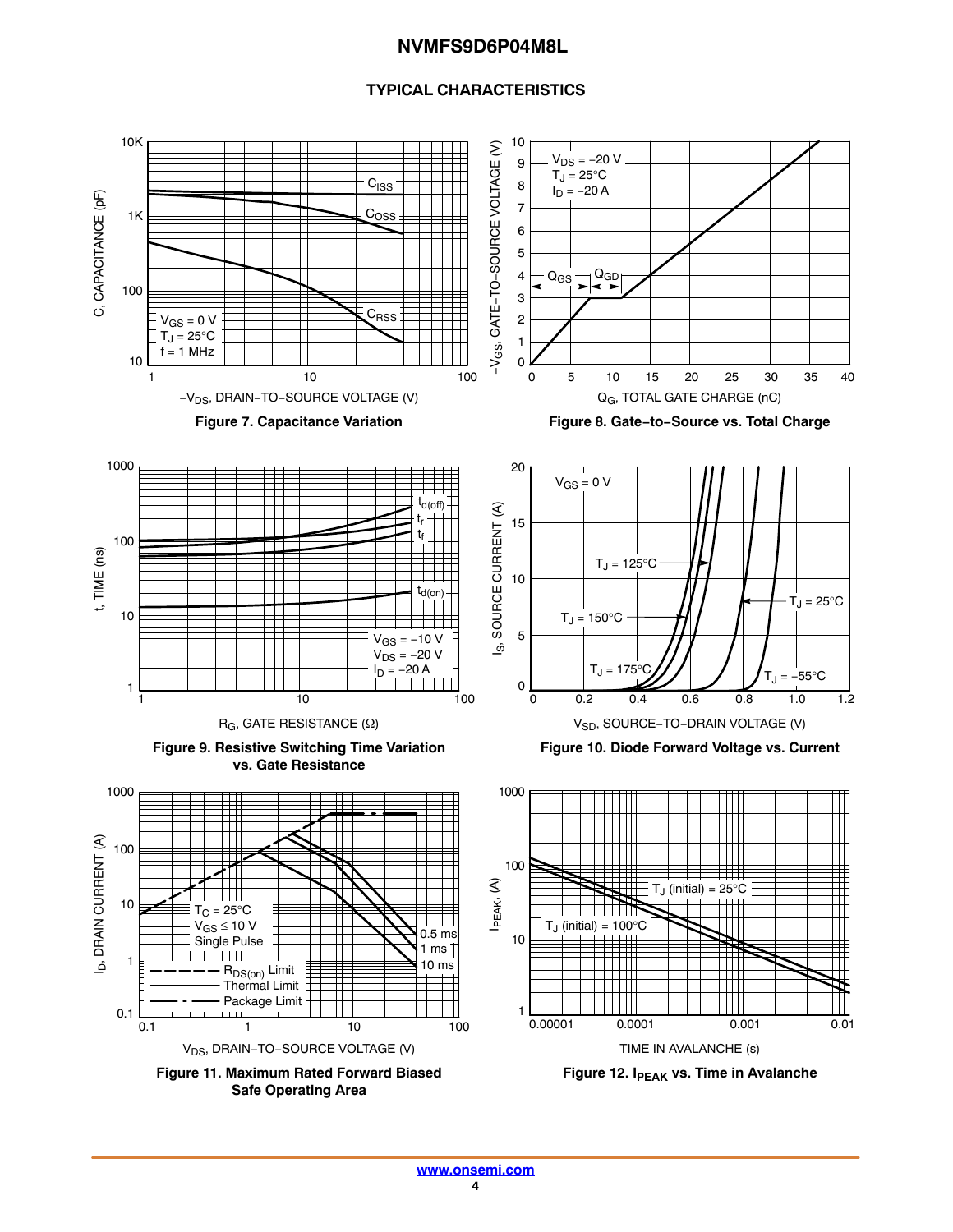#### **TYPICAL CHARACTERISTICS**

<span id="page-4-0"></span>

**Figure 13. Thermal Characteristics**

#### **DEVICE ORDERING INFORMATION**

| Device            | <b>Marking</b> | Package                        | Shipping <sup>†</sup> |
|-------------------|----------------|--------------------------------|-----------------------|
| NVMFS9D6P04M8LT1G | V9D6PL         | DFNW <sub>5</sub><br>(Pb-Free) | Tape & Reel<br>1500/  |

†For information on tape and reel specifications, including part orientation and tape sizes, please refer to our Tape and Reel Packaging Specifications Brochure, BRD8011/D.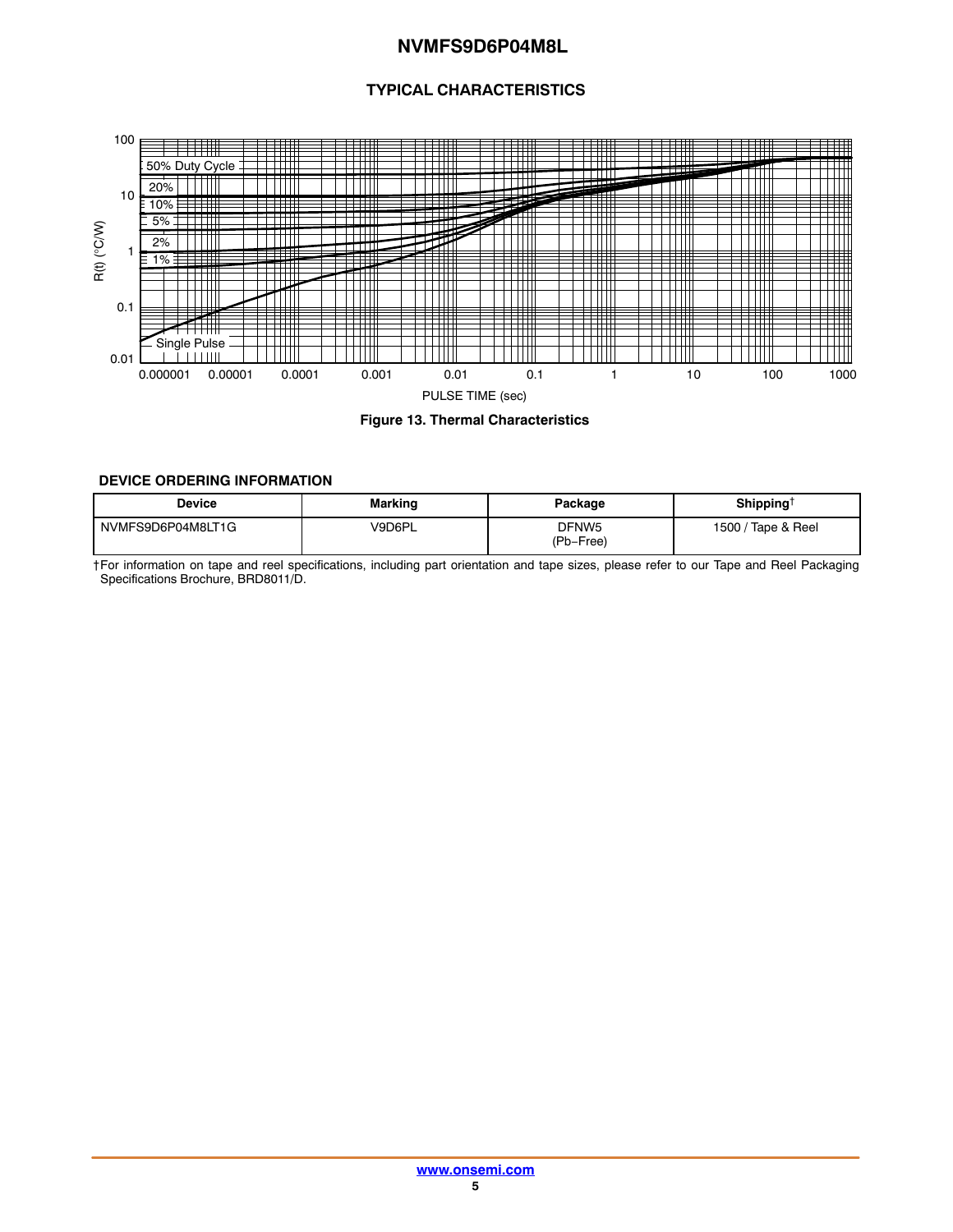#### **PACKAGE DIMENSIONS**



1. DIMENSIONING AND TOLERANCING PER ASME Y14.5M, 1994. 2. CONTROLLING DIMENSION: MILLIMETER.

3. DIMENSION D1 AND E1 DO NOT INCLUDE MOLD FLASH PROTRUSIONS OR GATE

|                | <b>MILLIMETERS</b> |            |              |  |
|----------------|--------------------|------------|--------------|--|
| <b>DIM</b>     | <b>MIN</b>         | <b>NOM</b> | MAX          |  |
| А              | 0.90               | 1.00       | 1.10         |  |
| A1             | 0.00               |            | 0.05         |  |
| b              | 0.33               | 0.41       | 0.51         |  |
| c              | 0.23               | 0.28       | 0.33         |  |
| D              | 5.00               | 5.15       | 5.30         |  |
| D1             | 4.70               | 4.90       | 5.10         |  |
| D <sub>2</sub> | 3.80               | 4.00       | 4.20         |  |
| Е              | 6.00               | 6.15       | 6.30         |  |
| E1             | 5.70               | 5.90       | 6.10         |  |
| E <sub>2</sub> | 3.45               | 3.65       | 3.85         |  |
| е              | 1.27 BSC           |            |              |  |
| G              | 0.51               | 0.575      | 0.71         |  |
| κ              | 1.20               | 1.35       | 1.50         |  |
| L              | 0.51               | 0.575      | 0.71         |  |
| L1             | 0.125 REF          |            |              |  |
| М              | 3.00               | 3.40       | 3.80         |  |
| θ              | $0^{\circ}$        |            | $12^{\circ}$ |  |



\*For additional information on our Pb−Free strategy and soldering details, please download the **onsemi** Soldering and Mounting Techniques Reference Manual, SOLDERRM/D.